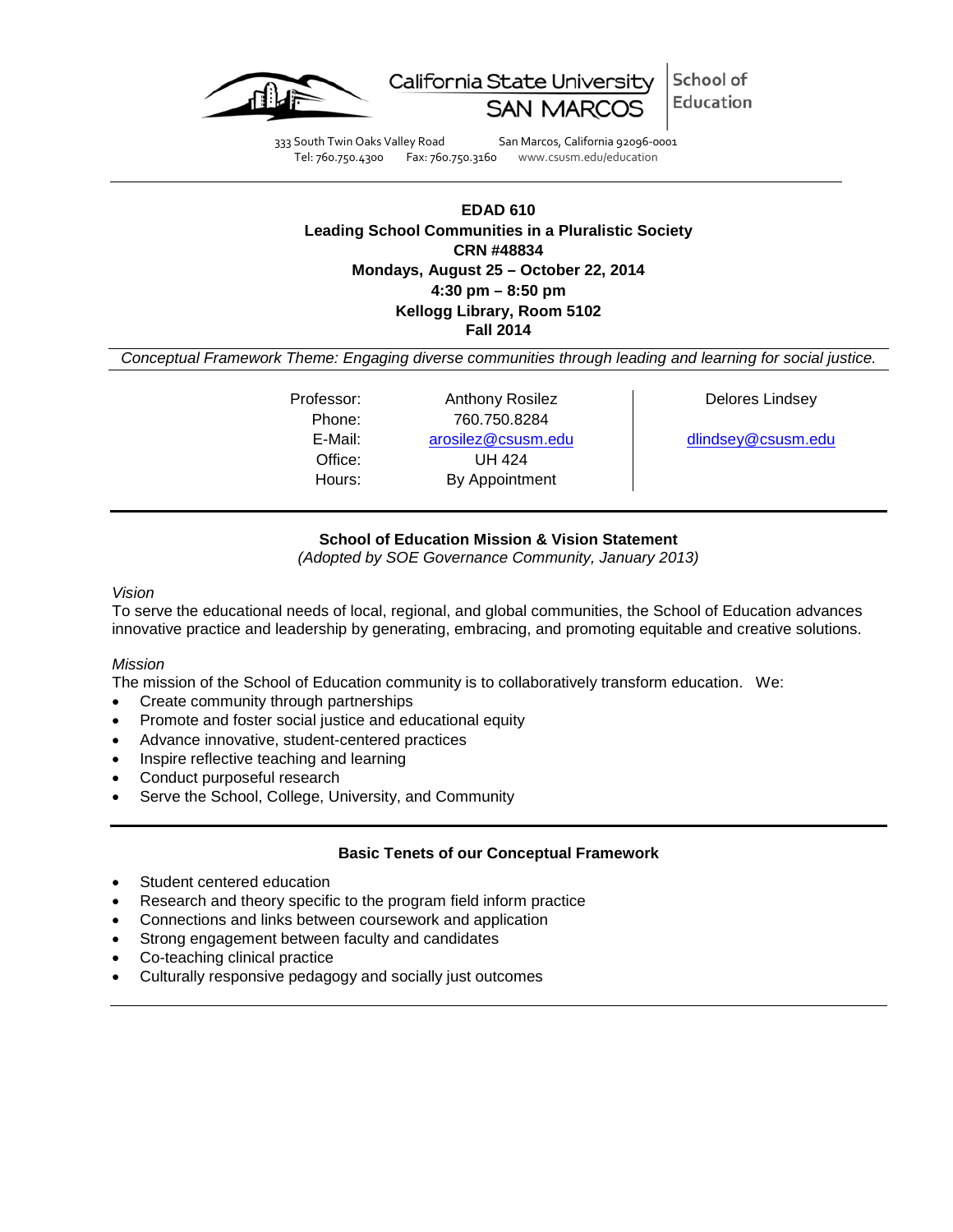### **COURSE DESCRIPTION**

Candidates learn how to: work effectively with families, caregivers, community members, and staff; recognize the goals

and aspirations of diverse families; respond to diverse community interests and needs; and mobilize community resources in the service of student achievement. Offers the candidate an opportunity to examine and evaluate their attitudes about diversity in order to be an effective leader in diverse settings. *May not be taken for credit by students who have received credit for EDAD 602. Enrollment restricted to students who have obtained consent of Program Coordinator.*

ROSILEZ/LINDSEY: Schools, like society today, are pluralistic, and every student has the right to a high quality, rigorous education. Our candidates will engage in conversations, reading, and research that will prepare them to lead schools and their communities as places of culturally proficient teaching and learning environments.

### **Course Prerequisites**

Admission to the university and the Education Administration Program

### **Course Objectives**

The course objectives, assignments, student learning outcomes, and assessments have been aligned with the following

CCTC standards:

### **Leadership Standards, CCTC, 2013**

This course will provide opportunities for participants to develop their leadership knowledge, skills, and depositions under the following the California Category II Curriculum Standards:

- Program Standard 6: Visionary Leadership: actionable and sustainable vision of teaching and learning that is responsive to the changing context of a given school
- Program Standard 7: Instructional Leadership: knowledge of the standards and the ability to monitor teaching and give feedback
- Program Standard 8: School Improvement Leadership: increases his/her capacity to communicate and lead others in continuous improvement
- Program Standard 9: Professional Learning and Growth Leadership: model and facilitate PD, including collaboration
- Program Standard 10: Organizational and Systems Leadership: understand, align, and integrate organizational structures, including resource management
- Program Standard 11: Community Leadership: communicate about the school and share with a broad range of stakeholders.

## **California Administrator Performance Expectations, CCTC, 2013**

Upon completion of the course, the candidate will demonstrate an understanding of effective leadership practices regarding the following CTC California Administrator Performance Expectations:

- 1. Developing and Articulating a Vision of Teaching and Learning for the School Consistent With the Local Education Agency's Overall Vision and Goals
- 2. Developing a Shared Commitment to the Vision Among All Members of the School Community
- 3. Leading by Example to Promote Implementation of the Vision
- 4. Sharing Leadership with Others in the School Community to Help Accomplish the Vision
- 7. Demonstrating Understanding of the School and Community Context, Including the Instructional Implications of Cultural/Linguistic, Socioeconomic, and Political Factors
- 13. Modeling Life-Long Learning and Job-Related Professional Growth

16. Understanding and Managing the Complex Interaction of All of the School's Systems to promote Teaching and Learning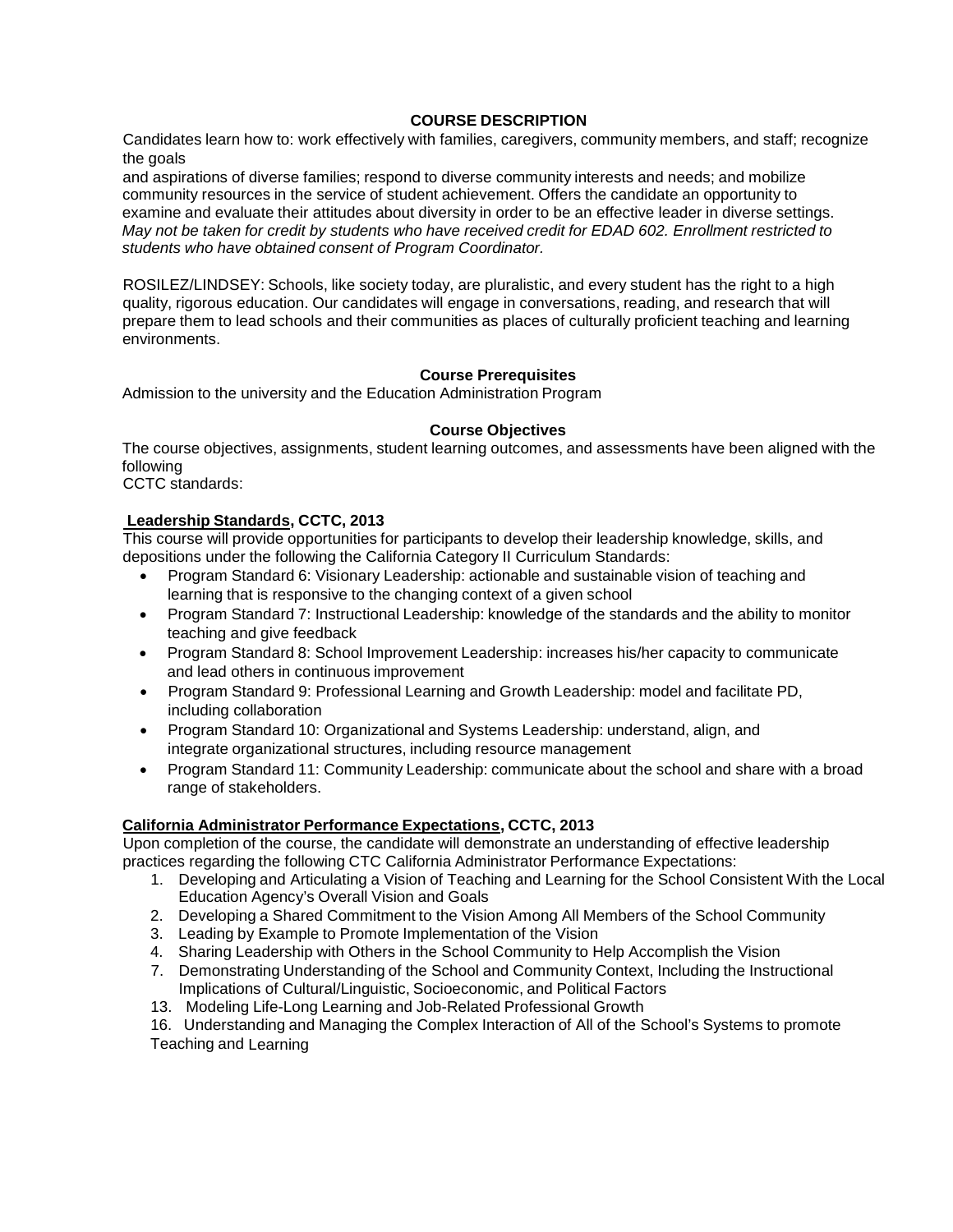## **STUDENT LEARNING OUTCOMES**

As part of this course, candidates will:

- Develop and write a personal vision for culturally proficient leadership.
- Demonstrate a comprehensive knowledge of socio-political-cultural variations effecting leadership, administrative and managerial practices in the public school.
- Respond with formal and informal approaches for effectively leading and managing school-community relations for the improvement of public education.
- Verbalize and demonstrate a variety of leadership skills, focused on organizational culture and systems thinking as conceptual frameworks.
- Demonstrate ways to work with various interest groups including business, industry and advisory groups.
- Build a reference base for understanding community relations and interactions with diverse racial-ethnic, socioeconomic, political and occupational individuals and groups
- Document a theoretical and conceptual understanding of policies and procedures ensuring access and equity for all students for high quality education and integrated services.

### **Authorization to Teach English Learners**

This credential program has been specifically designed to prepare teachers for the diversity of languages often encountered in California public school classrooms. The authorization to teach English learners is met through the infusion of content and experiences within the credential program, as well as additional coursework. Candidates successfully completing this program receive a credential with authorization to teach English learners. *(Approved by CCTC in SB 2042 Program Standards, August 02)*

# **STANDARDS FOR CALIFORNIA TEACHERS OF ENGLISH LEARNERS (CTEL)**

Standard 9: Culture and Cultural Diversity and Their Relationship to Academic Achievement Standard 10: Culturally Inclusive Instruction

CTEL candidates will need to upload their graded CTEL signature assignment (with a passing grade or rubric indicating passing grade for assignment) to their **CTEL electronic portfolio** upon completion of this course. CTEL Program Coordinator will then review the candidate's CTEL standards in their electronic portfolio in order to fulfill their certification requirements for the California State Department of Education. For further clarification, please contact Ana Hernandez, CTEL Program Coordinator, at [ahernand@csusm.edu.](https://bl2prd0511.outlook.com/owa/redir.aspx?C=AW7hZ-DBL0G6FPgB8G8Eri3bAwuccNAIwYI81VgsrzvmHC5AEo6nGJNyvZWC7aqWfxtUgiTx_9k.&URL=mailto%3aahernand%40csusm.edu)

### **Assessment of Professional Dispositions**

Assessing a candidate's dispositions within a professional preparation program is recognition that teaching and working with learners of all ages requires not only specific content knowledge and pedagogical skills, but positive attitudes about multiple dimensions of the profession. The School of Education has identified six dispositions – social justice and equity, collaboration, critical thinking, professional ethics, reflective teaching and learning, and life-long learning—and developed an assessment rubric. For each dispositional element, there are three levels of performance - *unacceptable*, *initial target*, and *advanced target*. The description and rubric for the three levels of performance offer measurable behaviors and examples.

The assessment is designed to provide candidates with ongoing feedback for their growth in professional dispositions and includes self-assessment by the candidate. The dispositions and rubric are presented, explained and assessed three times over the course of the program (the beginning of the first semester, the beginning of the third semester, and the end of the fourth semester), as well as in clinical practice. Based upon assessment feedback candidates will compose a reflection paper that becomes part of the candidate's final portfolio. Candidates are expected to meet the level of *initial target* during the program.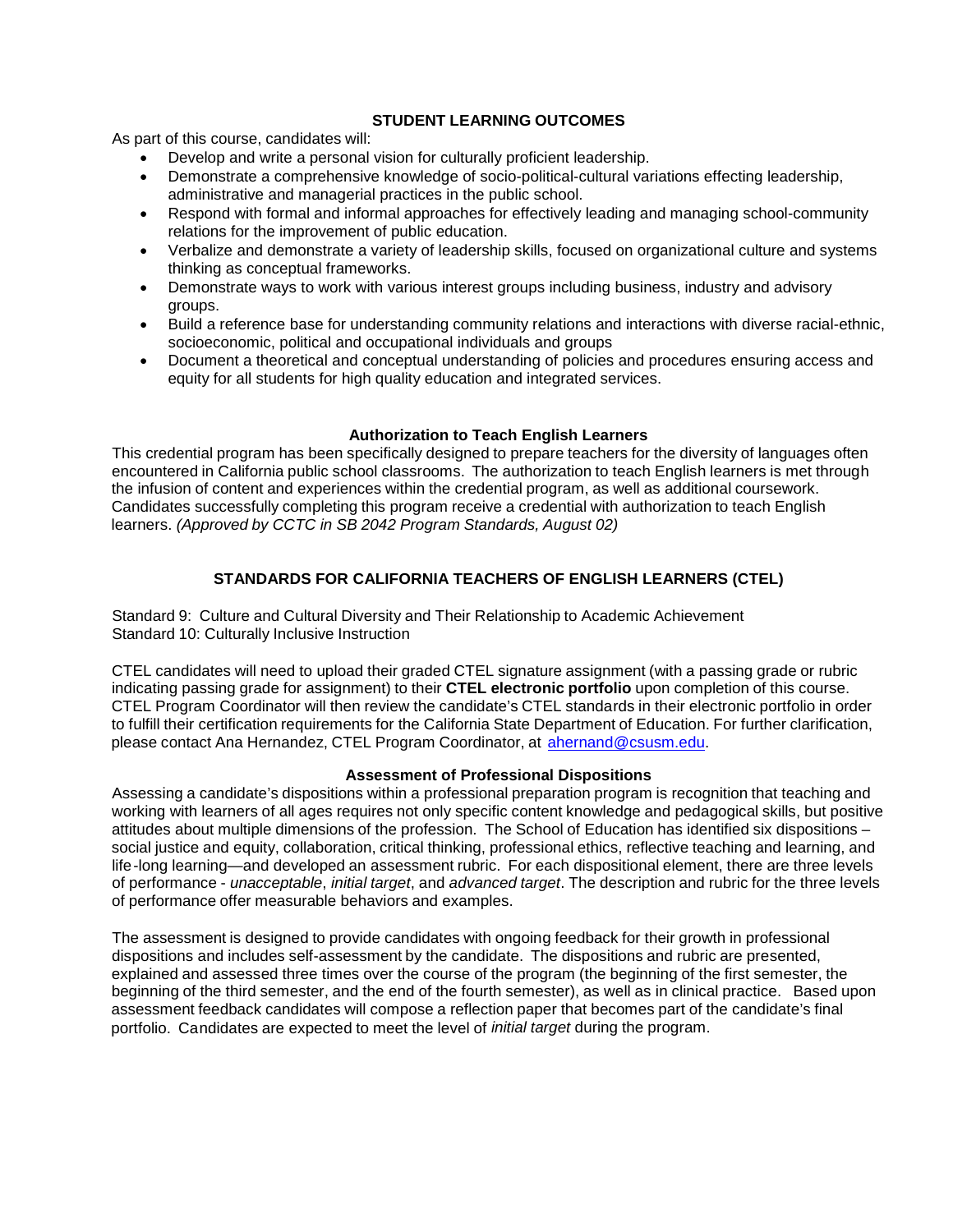### **School of Education Attendance Policy**

Due to the dynamic and interactive nature of courses in the School of Education, all candidates are expected to attend all classes and participate actively. At a minimum, candidates must attend more than 80% of class time, or s/he may not receive a passing grade for the course at the discretion of the instructor. Individual instructors may adopt more stringent attendance requirements. Should the candidate have extenuating circumstances, s/he should contact the instructor as soon as possible. *(Adopted by the COE Governance Community, December, 1997).*

### **Students with Disabilities Requiring Reasonable Accommodations**

Candidates with disabilities who require reasonable accommodations must be approved for services by providing appropriate and recent documentation to the Office of Disable Student Services (DSS). This office is located in Craven Hall 4300, and can be contacted by phone at (760) 750-4905, or TTY (760) 750-4909. Candidates authorized by DSS to receive reasonable accommodations should meet with their instructor during office hours or, in order to ensure confidentiality, in a more private setting.

### **All University Writing Requirement**

In keeping with All-University Writing Requirement, this course will have a writing component of at least 2,500 words. This requirement will be met through the case study and action plan papers.

#### **CSUSM Academic Honesty Policy**

"Students will be expected to adhere to standards of academic honesty and integrity, as outlined in the Student Academic Honesty Policy. All written work and oral presentation assignments must be original work. All ideas/materials that are borrowed from other sources must have appropriate references to the original sources. Any quoted material should give credit to the source and be punctuated with quotation marks.

Students are responsible for honest completion of their work including examinations. There will be no tolerance for infractions. If you believe there has been an infraction by someone in the class, please bring it to the instructor's attention. The instructor reserves the right to discipline any student for academic dishonesty in accordance with the general rules and regulations of the university. Disciplinary action may include the lowering of grades and/or the assignment of a failing grade for an exam, assignment, or the class as a whole."

Incidents of Academic Dishonesty will be reported to the Dean of Students. Sanctions at the University level may include suspension or expulsion from the University.

### **Plagiarism**

As an educator, it is expected that each candidate will do his/her own work, and contribute equally to group projects and processes. Plagiarism or cheating is unacceptable under any circumstances. If you are in doubt about whether your work is paraphrased or plagiarized see the Plagiarism Prevention for Students website [http://library.csusm.edu/plagiarism/index.html.](http://library.csusm.edu/plagiarism/index.html) If there are questions about academic honesty, please consult the University catalog.

### **Use of Technology**

Candidates are expected to demonstrate competency in the use of various forms of technology (i.e. word processing, electronic mail, Moodle, use of the Internet, and/or multimedia presentations). Specific requirements for course assignments with regard to technology are at the discretion of the instructor. Keep a digital copy of all assignments for use in your teaching portfolio. All assignments will be submitted online, and some will be submitted in hard copy as well. Details will be given in class.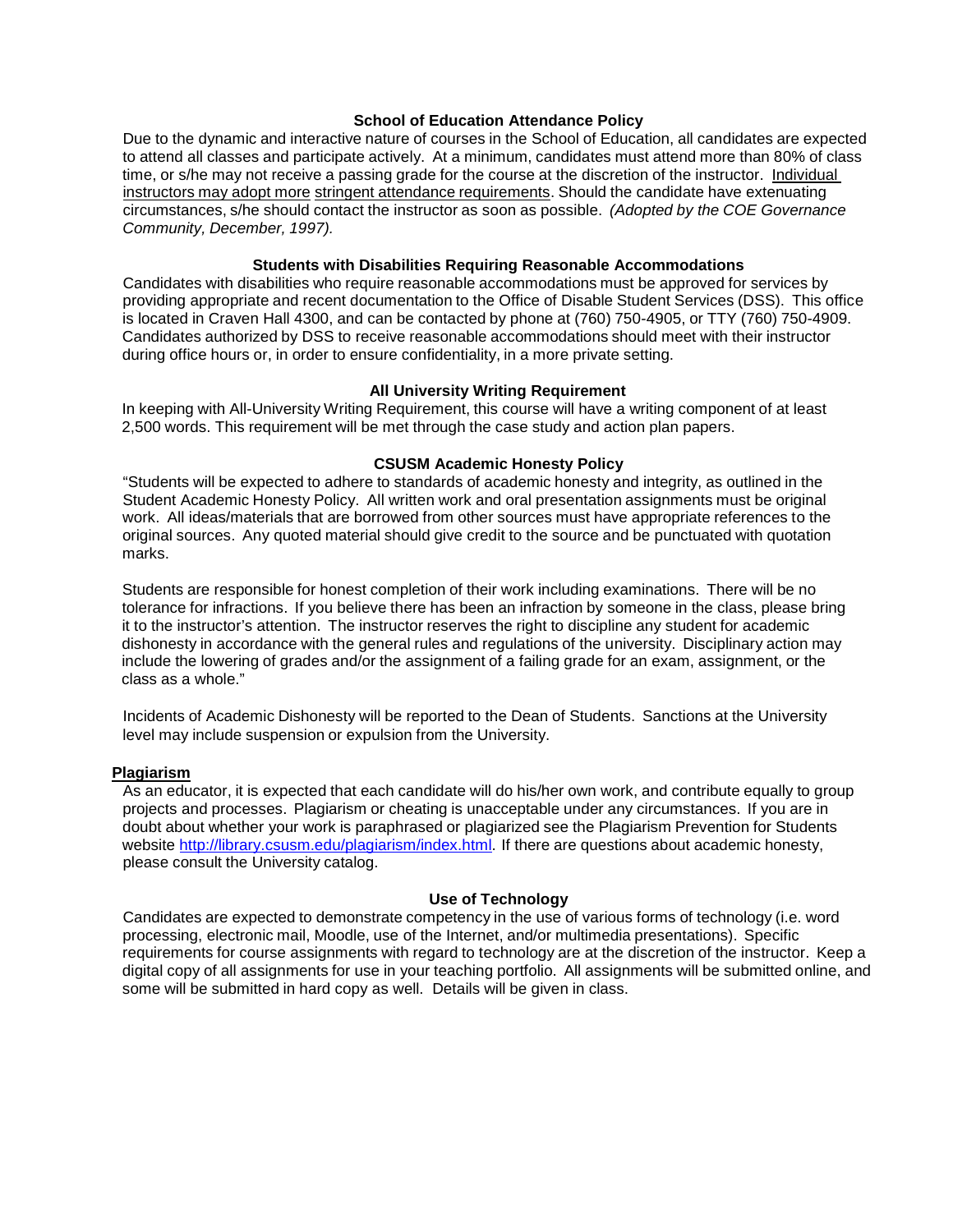### **Electronic Communication Protocol**

Electronic correspondence is a part of your professional interactions. If you need to contact the instructor, e-mail is often the easiest way to do so. It is my intention to respond to all received e-mails in a timely manner. Please be reminded that e-mail and on-line discussions are a very specific form of communication, with their own nuances and etiquette. For instance, electronic messages sent in all upper case (or lower case) letters, major typos, or slang, often communicate more than the sender originally intended. With that said, please be mindful of all e-mail and on-line discussion messages you send to your colleagues, to faculty members in the School of Education, or to persons within the greater educational community. All electronic messages should be crafted with professionalism and care.

Things to consider:

- Would I say in person what this electronic message specifically says?
- How could this message be misconstrued?
- Does this message represent my highest self?
- Am I sending this electronic message to avoid a face-to-face conversation?

In addition, if there is ever a concern with an electronic message sent to you, please talk with the author in person in order to correct any confusion.

## **COURSE REQUIREMENTS AND GRADING STANDARDS**

### **Guidelines for EDAD610 Assignments**

The following factors will be considered in determining a final grade:

|                                                                              | <b>Assignments</b>                                                                                                                                                                                                                                                                                                            | <b>Grades</b> |
|------------------------------------------------------------------------------|-------------------------------------------------------------------------------------------------------------------------------------------------------------------------------------------------------------------------------------------------------------------------------------------------------------------------------|---------------|
|                                                                              |                                                                                                                                                                                                                                                                                                                               | Based on 100% |
| 1.                                                                           | <b>Participation and engagement:</b><br>Students are expected to engage in class discussion and online assignments<br>on knowledge of texts and assigned readings. This includes the textbook<br>readings, articles and reporting out, the class assignments and discussions,<br>and other class participation opportunities. | 10<br>$\%$    |
|                                                                              | 2. Annotated journal readings: Write summaries and citations (4) of leadership<br>articles from topics as assigned, from educational journals. Summaries should<br>be no more<br>than one page. Use APA format for citations and include an introductory                                                                      | 40%           |
| 3. Context Map: You will design a Context Map which demonstrates the social, |                                                                                                                                                                                                                                                                                                                               | 10            |
| political,                                                                   |                                                                                                                                                                                                                                                                                                                               | %             |
|                                                                              | 4. Board Meeting: Attend a school board meeting in your district or another local<br>district.                                                                                                                                                                                                                                | 10<br>%       |
|                                                                              | 5. Text-based discussions:                                                                                                                                                                                                                                                                                                    | 30            |
|                                                                              | As part of a professional learning community, you will present the key learnings<br>from chapters from readings and group discussions.                                                                                                                                                                                        | $\%$          |

Note: All assignments must be submitted on or before due dates and times.

Students will be expected to complete all course requirements according to established deadlines and expectancies of graduate level students. Any assignment turned in late will receive a reduced grade. Points will be reduced by one point for each date the assignment is late.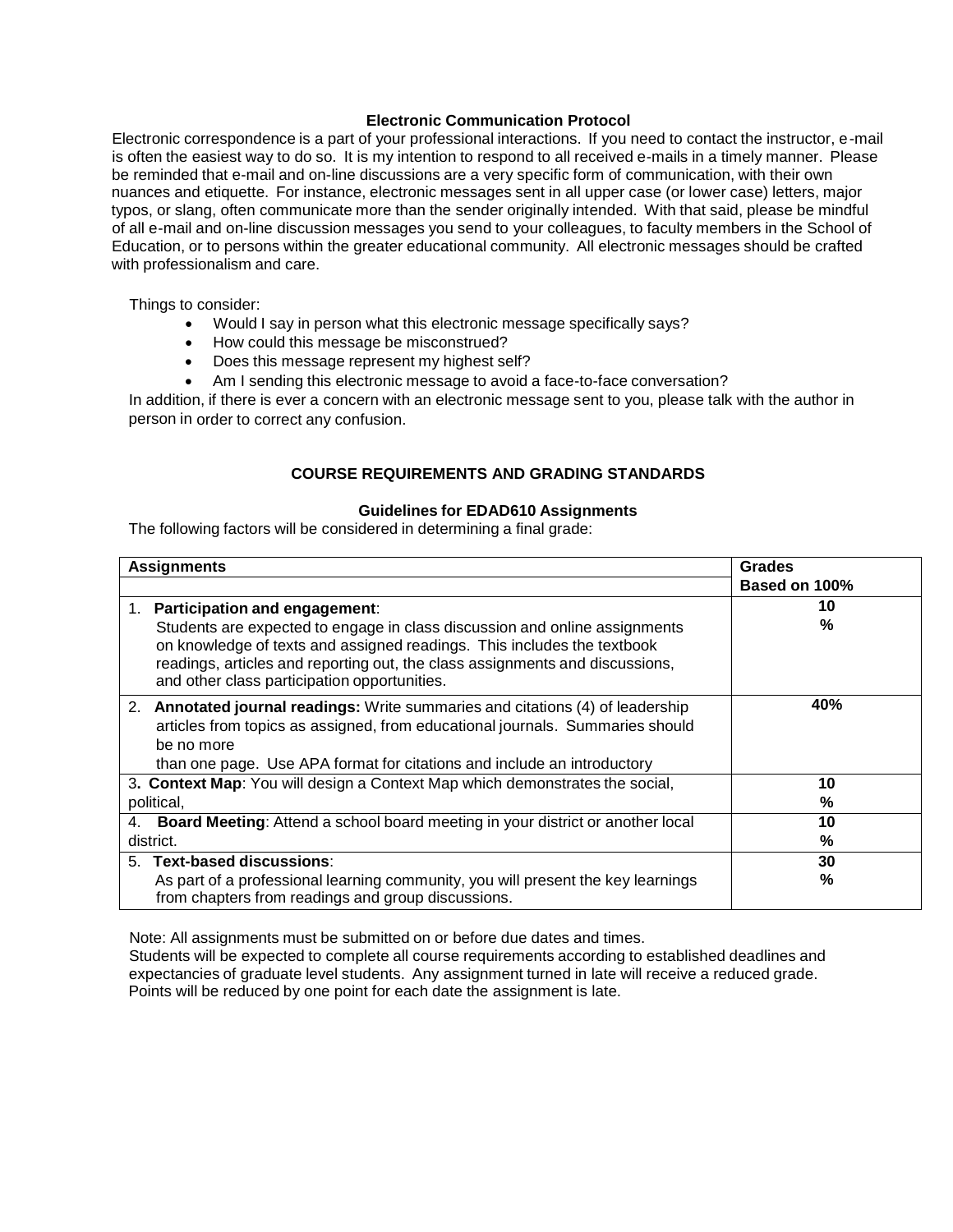## **COURSE SCHEDULE EDAD 610 Leading School Communities in a Pluralistic Society Fall 2014**

| <b>Session/Date</b>                                                         | <b>TENTATIVE Activities and assignments</b>                                                                                                                                                                                                                                             |
|-----------------------------------------------------------------------------|-----------------------------------------------------------------------------------------------------------------------------------------------------------------------------------------------------------------------------------------------------------------------------------------|
| <b>Session 1</b><br>Monday,<br>August 25, 2014<br>Drs. Lindsey<br>& Rosilez | Faculty Introductions, student introductions<br>Introduction to course; and review of Syllabus and assignments.<br>Review of fieldwork requirements (EDAD<br>624A) Context Map: Seeing the 'big<br>picture" Introduction to Lindsey's Cultural<br>Proficiency Prelude to next session's |
| Session 2,<br>Monday,<br>September 8<br>Dr. Rosilez                         | Education through a visual lens<br>Read: Chance chapters 1, 2, 3 for Text-based discussions<br>Due: Journal Reading #1<br>Respond to: Journal summary blog on Cougar Courses                                                                                                            |
| <b>Session 3</b><br>Monday,<br>September<br>15<br>Dr. Rosilez               | UPDATED: Meet at 5:00 P.M., in Kellogg Library 5102<br><b>UPDATED: Read: Stephen Krashen articles on Cougar Courses</b><br>Stephen Krashen presentation                                                                                                                                 |
| <b>Session 4</b><br>Monday,<br>September<br>22<br>Dr. Rosilez               | UPDATED: Read: Chance, chapters 4, 5, 6 for Text-based discussions, as assigned<br>Due: Journal Reading #2<br>Respond to: Journal summary blog on Cougar Courses                                                                                                                        |
| <b>Session 5</b><br>Monday,<br>September<br>29<br>Dr. Lindsey               | Read: Cultural Proficiency: Front Matter of book; 4 Tools Chapters 1-3 for Text-based<br>discussions<br>In class: Continue to work on Context Maps                                                                                                                                      |
| <b>Session 6</b><br>Monday,<br>October<br>6<br>Dr. Lindsey                  | Continue Context Map and discussion<br>Read: Cultural Proficiency: Chapters 4-10 and prepare to use breakthrough<br>questions. Due: Journal Reading #3<br>Respond to: Journal summary blog on Cougar Courses                                                                            |
| <b>Session 7</b><br>Monday,<br>October<br>13<br>Dr. Rosilez                 | Role of Public Ed. in a Pluralistic Society;<br>Introduction to Case Study<br>Method; Collective<br>bargaining;<br>Readings<br>Due: Context Maps                                                                                                                                        |